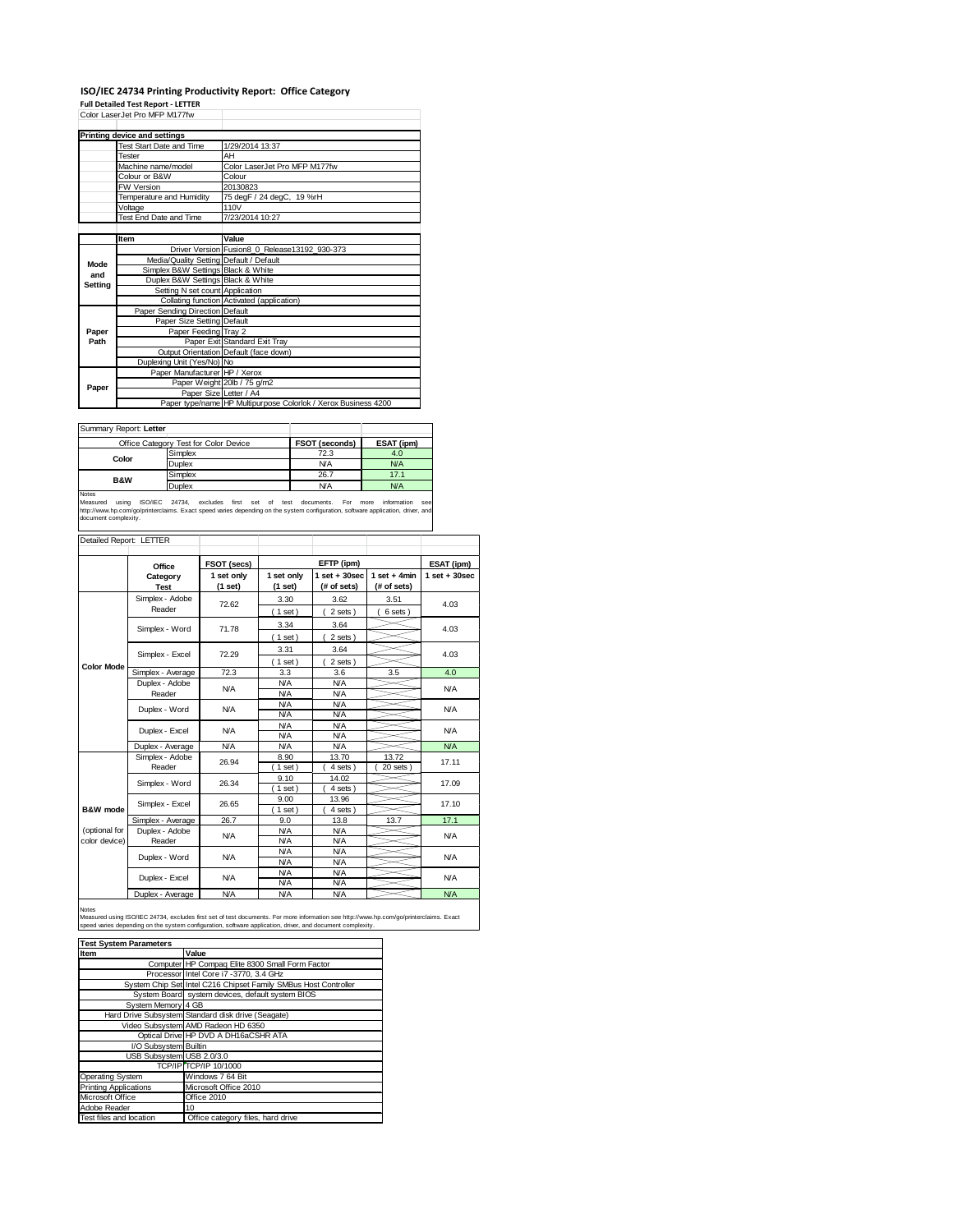## **ISO/IEC 24734 Printing Productivity Report: Office Category Full Detailed Test Report ‐ A4** Color LaserJet Pro MFP M177fw

|         | Printing device and settings            |                                                                |
|---------|-----------------------------------------|----------------------------------------------------------------|
|         | Test Start Date and Time                | 1/29/2014 13:37                                                |
|         | <b>Tester</b>                           | AH                                                             |
|         | Machine name/model                      | Color LaserJet Pro MFP M177fw                                  |
|         | Colour or B&W                           | Colour                                                         |
|         | FW Version                              | 20130823                                                       |
|         | Temperature and Humidity                | 75 degF / 24 degC, 19 %rH                                      |
|         | Voltage                                 | 110V                                                           |
|         | Test End Date and Time                  | 7/23/2014 10:27                                                |
|         |                                         |                                                                |
|         | Item                                    | Value                                                          |
|         |                                         | Driver Version Fusion8 0 Release13192 930-373                  |
| Mode    | Media/Quality Setting Default / Default |                                                                |
| and     | Simplex B&W Settings Black & White      |                                                                |
| Setting | Duplex B&W Settings Black & White       |                                                                |
|         | Setting N set count Application         |                                                                |
|         |                                         | Collating function Activated (application)                     |
|         | Paper Sending Direction Default         |                                                                |
|         | Paper Size Setting Default              |                                                                |
| Paper   | Paper Feeding Tray 2                    |                                                                |
| Path    |                                         | Paper Exit Standard Exit Tray                                  |
|         |                                         | Output Orientation Default (face down)                         |
|         | Duplexing Unit (Yes/No) No              |                                                                |
|         | Paper Manufacturer HP / Xerox           |                                                                |
| Paper   |                                         | Paper Weight 20lb / 75 g/m2                                    |
|         | Paper Size Letter / A4                  |                                                                |
|         |                                         | Paper type/name HP Multipurpose Colorlok / Xerox Business 4200 |

| Summary Report: A4 |                                       |                |            |
|--------------------|---------------------------------------|----------------|------------|
|                    | Office Category Test for Color Device | FSOT (seconds) | ESAT (ipm) |
| Colour             | Simplex                               | 72.7           | 4.0        |
|                    | Duplex                                | <b>N/A</b>     | <b>N/A</b> |
| <b>B&amp;W</b>     | Simplex                               | 27.4           | 16.2       |
|                    | Duplex                                | <b>N/A</b>     | <b>N/A</b> |
| <b>Notae</b>       |                                       |                |            |

Notes<br>Measured using ISO/IEC 24734, excludes first set of test documents. For more information see<br>http://www.hp.com/go/printerclaims. Exact\_speed\_varies\_depending.on\_the\_system\_configuration,software\_application,driver,an

| Detailed Report: A4            |                                        |                       |                          |                                |                                |                   |
|--------------------------------|----------------------------------------|-----------------------|--------------------------|--------------------------------|--------------------------------|-------------------|
|                                | Office                                 | FSOT (secs)           |                          | EFTP (ipm)                     |                                | ESAT (ipm)        |
|                                | Category<br><b>Test</b>                | 1 set only<br>(1 set) | 1 set only<br>$(1$ set)  | $1$ set + 30sec<br>(# of sets) | $1 set + 4 min$<br>(# of sets) | $1$ set $+30$ sec |
|                                | Simplex - Adobe<br>Reader              | 72.80                 | 3.29<br>$1$ set)         | 3.52<br>2 sets)                | 3.13<br>6 sets)                | 4.04              |
|                                | Simplex - Word                         | 72.24                 | 3.32<br>$1$ set)         | 3.54<br>2 sets)                |                                | 4.03              |
| Colour                         | Simplex - Excel                        | 72.82                 | 3.29<br>$1$ set)         | 3.62<br>2 sets)                |                                | 4.03              |
| Mode                           | Simplex - Average                      | 72.7                  | 3.3                      | 3.5                            | 3.1                            | 4.0               |
|                                | Duplex - Adobe<br><b>N/A</b><br>Reader |                       | <b>N/A</b><br><b>N/A</b> | <b>N/A</b><br><b>N/A</b>       |                                | <b>N/A</b>        |
|                                | Duplex - Word                          | N/A                   | <b>N/A</b><br><b>N/A</b> | <b>N/A</b><br><b>N/A</b>       |                                | <b>N/A</b>        |
|                                | Duplex - Excel                         | N/A                   | <b>N/A</b><br><b>N/A</b> | <b>N/A</b><br><b>N/A</b>       |                                | <b>N/A</b>        |
|                                | Duplex - Average                       | <b>N/A</b>            | <b>N/A</b>               | <b>N/A</b>                     |                                | <b>N/A</b>        |
|                                | Simplex - Adobe<br>Reader              | 27.72                 | 8.65<br>$1$ set)         | 13.11<br>4 sets)               | 12.40<br>19 sets               | 16.22             |
|                                | Simplex - Word                         | 26.93                 | 8.91<br>$1$ set)         | 13.42<br>4 sets                |                                | 16.22             |
| B&W mode                       | Simplex - Excel                        | 27.54                 | 8.71<br>$1$ set)         | 13.36<br>4 sets)               |                                | 16.23             |
|                                | Simplex - Average                      | 27.4                  | 8.7                      | 13.2                           | 12.4                           | 16.2              |
| (optional for<br>color device) | Duplex - Adobe<br>Reader               | N/A                   | <b>N/A</b><br><b>N/A</b> | <b>N/A</b><br><b>N/A</b>       |                                | <b>N/A</b>        |
|                                | Duplex - Word                          | <b>N/A</b>            | <b>N/A</b><br><b>N/A</b> | <b>N/A</b><br><b>N/A</b>       |                                | <b>N/A</b>        |
|                                | Duplex - Excel                         | <b>N/A</b>            | <b>N/A</b><br><b>N/A</b> | <b>N/A</b><br><b>N/A</b>       |                                | <b>N/A</b>        |
|                                | Duplex - Average                       | N/A                   | <b>N/A</b>               | <b>N/A</b>                     |                                | N/A               |

Notes

Measured using ISO/IEC 24734, excludes first set of test documents. For more information see http://www.hp.com/go/printerclaims. Exact<br>speed varies depending on the system configuration, software application, driver, and d

| <b>Test System Parameters</b> |                                                                 |  |  |  |
|-------------------------------|-----------------------------------------------------------------|--|--|--|
| Item                          | Value                                                           |  |  |  |
|                               | Computer HP Compag Elite 8300 Small Form Factor                 |  |  |  |
|                               | Processor Intel Core i7 -3770, 3.4 GHz                          |  |  |  |
|                               | System Chip Set Intel C216 Chipset Family SMBus Host Controller |  |  |  |
|                               | System Board system devices, default system BIOS                |  |  |  |
| System Memory 4 GB            |                                                                 |  |  |  |
|                               | Hard Drive Subsystem Standard disk drive (Seagate)              |  |  |  |
|                               | Video Subsystem AMD Radeon HD 6350                              |  |  |  |
|                               | Optical Drive HP DVD A DH16aCSHR ATA                            |  |  |  |
| I/O Subsystem Builtin         |                                                                 |  |  |  |
| USB Subsystem USB 2.0/3.0     |                                                                 |  |  |  |
|                               | TCP/IP TCP/IP 10/1000                                           |  |  |  |
| Operating System              | Windows 7 64 Bit                                                |  |  |  |
| <b>Printing Applications</b>  | Microsoft Office 2010                                           |  |  |  |
| Microsoft Office              | Office 2010                                                     |  |  |  |
| Adobe Reader                  | 10                                                              |  |  |  |
| Test files and location       | Office category files, hard drive                               |  |  |  |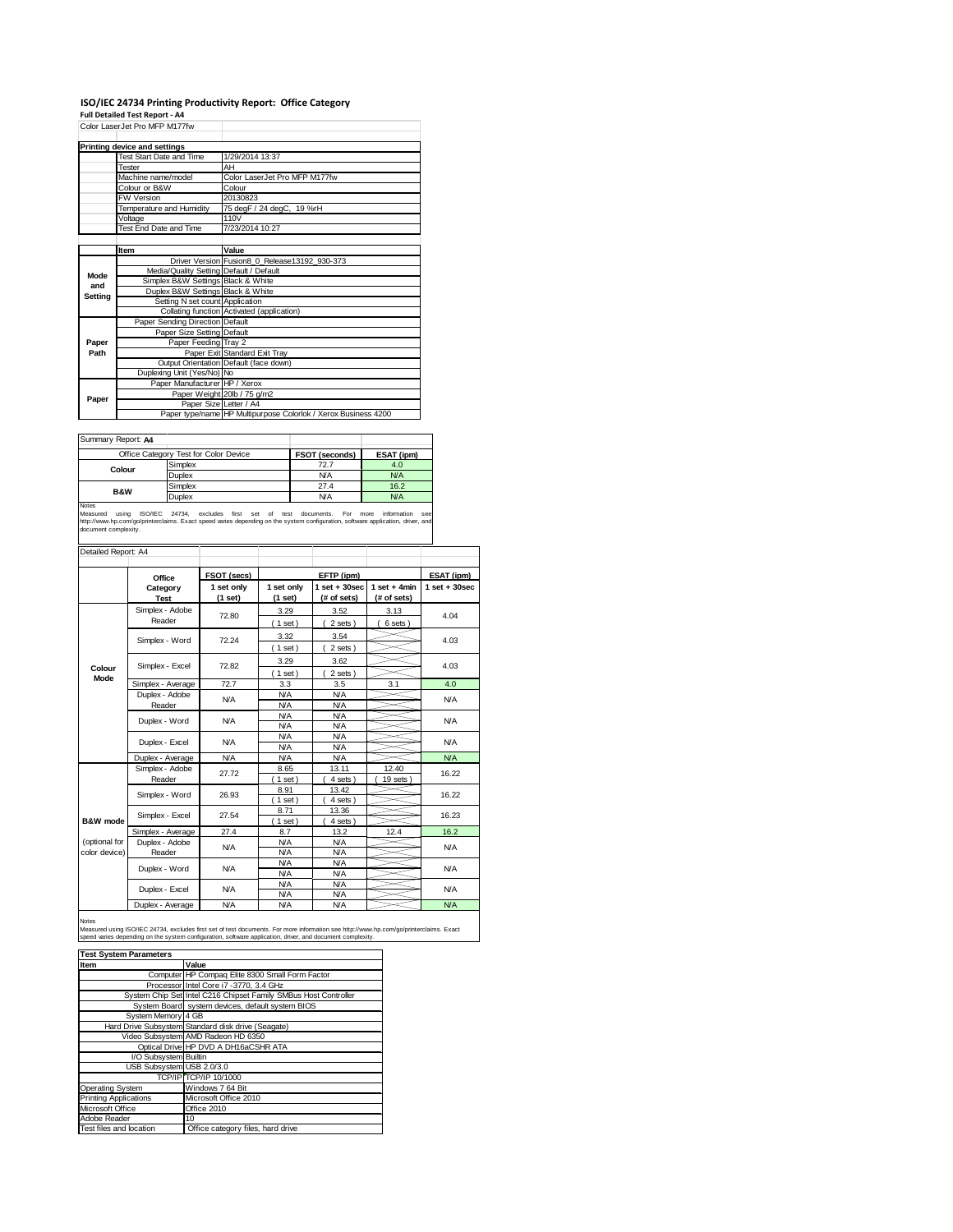## **ISO/IEC 29183 Copy Productivity Report Full Detailed Test Report ‐ LETTER** Color LaserJet Pro MFP M177fw

|           | <b>Machine Setup Information</b>         |                                                                |
|-----------|------------------------------------------|----------------------------------------------------------------|
|           | Test Start Date and Time 1/29/2014 13:37 |                                                                |
|           | <b>Tester AH</b>                         |                                                                |
|           |                                          | Machine name/model Color LaserJet Pro MFP M177fw               |
|           | Colour or B&W Colour                     |                                                                |
|           | Configuration (options) Not Specified    |                                                                |
|           |                                          | Temperature and Humidity 75 degF / 24 degC, 19 %rH             |
|           | Test End Date and Time: 7/23/2014 10:27  |                                                                |
|           |                                          |                                                                |
|           | Pre-set Item                             | <b>Pre-set Value</b>                                           |
|           | Output Resolution Default                |                                                                |
|           | Output Quality Default                   |                                                                |
| Mode      |                                          | Copying Mode Colour for Colour and B&W for B&W                 |
|           | Auto Density Adjustment Default          |                                                                |
|           |                                          | Collating function Set in Control Panel                        |
| Paper     | Paper Sending Direction Default          |                                                                |
|           | Paper Type Setting Default               |                                                                |
| Paper     | Paper Feeding Tray 2                     |                                                                |
| Path      | Paper Exit Default                       |                                                                |
|           |                                          | Face Up Exit Default (face down)                               |
|           | Fixing Capability Default                |                                                                |
| Temporary | Image Quality Stability Default          |                                                                |
| Stop      | Capacity of Paper Default                |                                                                |
|           | Others None                              |                                                                |
|           |                                          |                                                                |
|           | Paper Manufacturer HP / Xerox            |                                                                |
| Paper     |                                          | Paper Weight 20lb / 75 g/m2                                    |
|           | Paper Size Letter / A4                   |                                                                |
|           |                                          | Paper type/name HP Multipurpose Colorlok / Xerox Business 4200 |

| Summary Report: Letter                                                                                                                                                                                                                                           |              |             |  |  |
|------------------------------------------------------------------------------------------------------------------------------------------------------------------------------------------------------------------------------------------------------------------|--------------|-------------|--|--|
|                                                                                                                                                                                                                                                                  | <b>sFCOT</b> | sESAT (ipm) |  |  |
| Color                                                                                                                                                                                                                                                            | 27.9         | 4.0         |  |  |
| <b>B&amp;W</b>                                                                                                                                                                                                                                                   | 14.8         | 16.2        |  |  |
| Notes<br>First Copy Out and Copy Speed measured using ISO/IEC 29183, excludes<br>information<br>set of test documents. For more<br>first<br>see<br>http://www.hp.com/go/printerclaims. Exact speed varies depending on the<br>system configuration and document. |              |             |  |  |

|                | Detailed Report: LETTER |              |       |             |                |             |
|----------------|-------------------------|--------------|-------|-------------|----------------|-------------|
|                |                         |              |       | sEFTP (ipm) |                |             |
|                | <b>Target</b>           | sFCOT (secs) | 1copy | 1copy+30sec | 1copy+4minutes | sESAT (ipm) |
|                | A                       | 27.79        | 2.15  | 3.29        | 3.43           | 4.04        |
|                |                         |              |       | 4 sets      | 19 sets        |             |
|                | В                       | 27.73        | 2.15  | 3.30        |                | 4.04        |
|                |                         |              |       | 4 sets      |                |             |
| Color          | C                       | 28.01        | 2.13  | 3.32        |                | 4.03        |
|                |                         |              |       | 4 sets      |                |             |
|                | D                       | 27.71        | 2.16  | 3.30        |                | 4.03        |
|                |                         |              |       | 4 sets      |                |             |
|                | Average                 | 27.9         | 2.1   | 3.3         | 3.4            | 4.0         |
|                | A                       | 14.79        | 4.05  | 12.44       | 13.04          | 16.22       |
|                |                         |              |       | 10 sets     | 72 sets        |             |
|                | В                       | 14.79        | 4.05  | 12.46       |                | 16.23       |
|                |                         |              |       | 10 sets     |                |             |
| <b>B&amp;W</b> | C                       | 14.74        | 4.07  | 12.48       |                | 16.23       |
|                |                         |              |       | 10 sets     |                |             |
|                | D                       | 14.74        | 4.05  | 12.47       |                | 16.20       |
|                |                         |              |       | 10 sets     |                |             |
|                | Average                 | 14.8         | 4.0   | 12.4        | 13.0           | 16.2        |